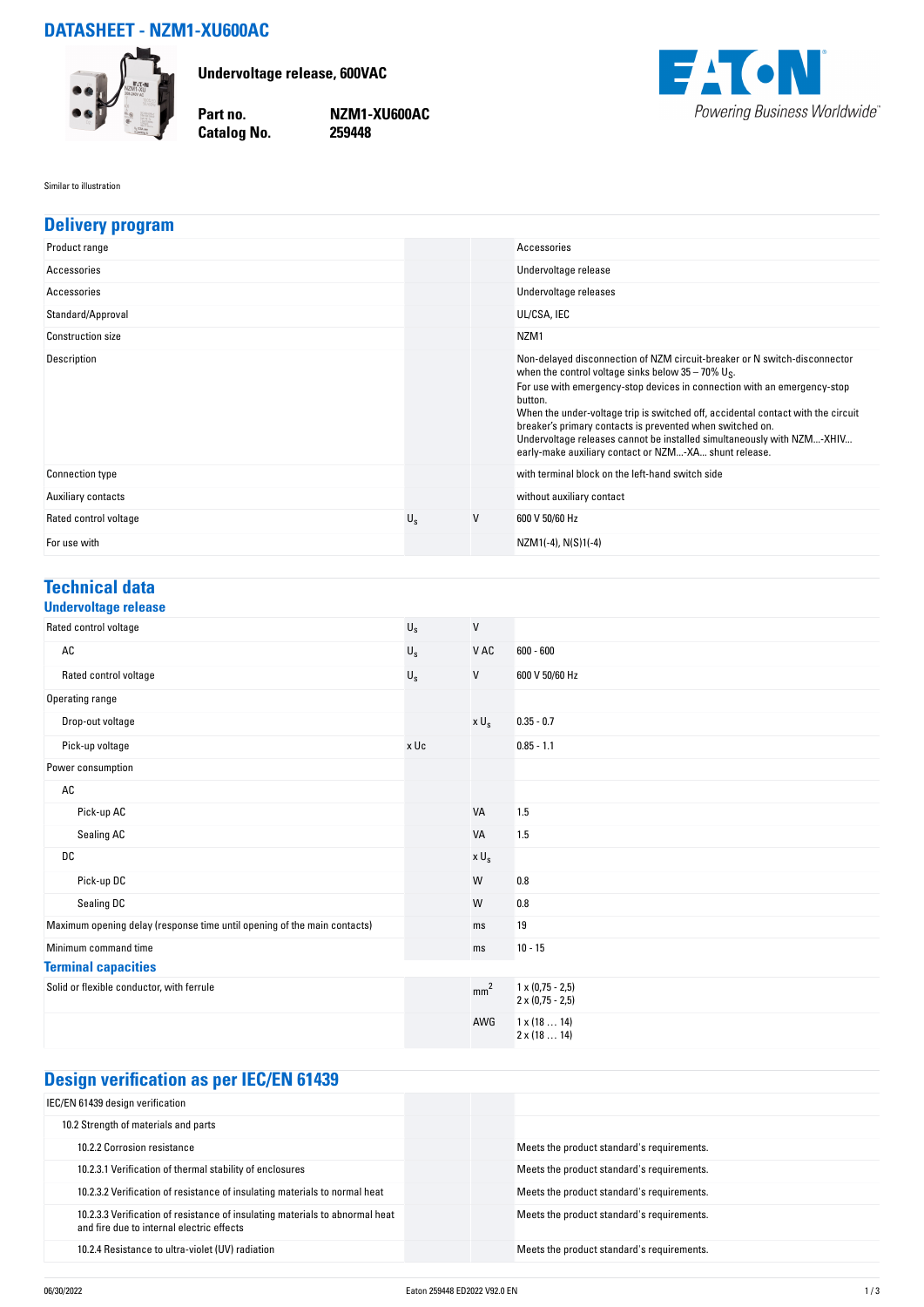| The panel builder is responsible for the temperature rise calculation. Eaton will    |
|--------------------------------------------------------------------------------------|
| Is the panel builder's responsibility. The specifications for the switchgear must be |
| Is the panel builder's responsibility. The specifications for the switchgear must be |
| The device meets the requirements, provided the information in the instruction       |
|                                                                                      |

#### **Technical data ETIM 8.0**

| Low-voltage industrial components (EG000017) / Under voltage coil (EC001022)                     |
|--------------------------------------------------------------------------------------------------|
| $\frac{[Equation of the image]_{\text{in}}}{[Equation of the image]_{\text{in}}}[1]_{\text{in}}$ |

| Electric engineering, automation, process control engineering / Low-voltage switch technology / Circuit breaker (LV < 1 kV) / Undervoltage trip (ecl@ss10.0.1-27-37-04-17 [AKF015013]) |                  |  |  |  |
|----------------------------------------------------------------------------------------------------------------------------------------------------------------------------------------|------------------|--|--|--|
| V                                                                                                                                                                                      | $600 - 600$      |  |  |  |
| V                                                                                                                                                                                      | $600 - 600$      |  |  |  |
| V                                                                                                                                                                                      | $0 - 0$          |  |  |  |
|                                                                                                                                                                                        | AC               |  |  |  |
|                                                                                                                                                                                        | Screw connection |  |  |  |
|                                                                                                                                                                                        | 0                |  |  |  |
|                                                                                                                                                                                        | 0                |  |  |  |
|                                                                                                                                                                                        | 0                |  |  |  |
|                                                                                                                                                                                        | No               |  |  |  |
|                                                                                                                                                                                        | No               |  |  |  |
|                                                                                                                                                                                        | Yes              |  |  |  |
|                                                                                                                                                                                        | No               |  |  |  |
|                                                                                                                                                                                        | No               |  |  |  |
|                                                                                                                                                                                        |                  |  |  |  |

| <b>Approvals</b>            |                                                 |
|-----------------------------|-------------------------------------------------|
| <b>Product Standards</b>    | UL489; CSA-C22.2 No. 5-09; IEC60947, CE marking |
| UL File No.                 | E140305                                         |
| UL Category Control No.     | <b>DIHS</b>                                     |
| CSA File No.                | 022086                                          |
| CSA Class No.               | 1437-01                                         |
| North America Certification | UL listed, CSA certified                        |